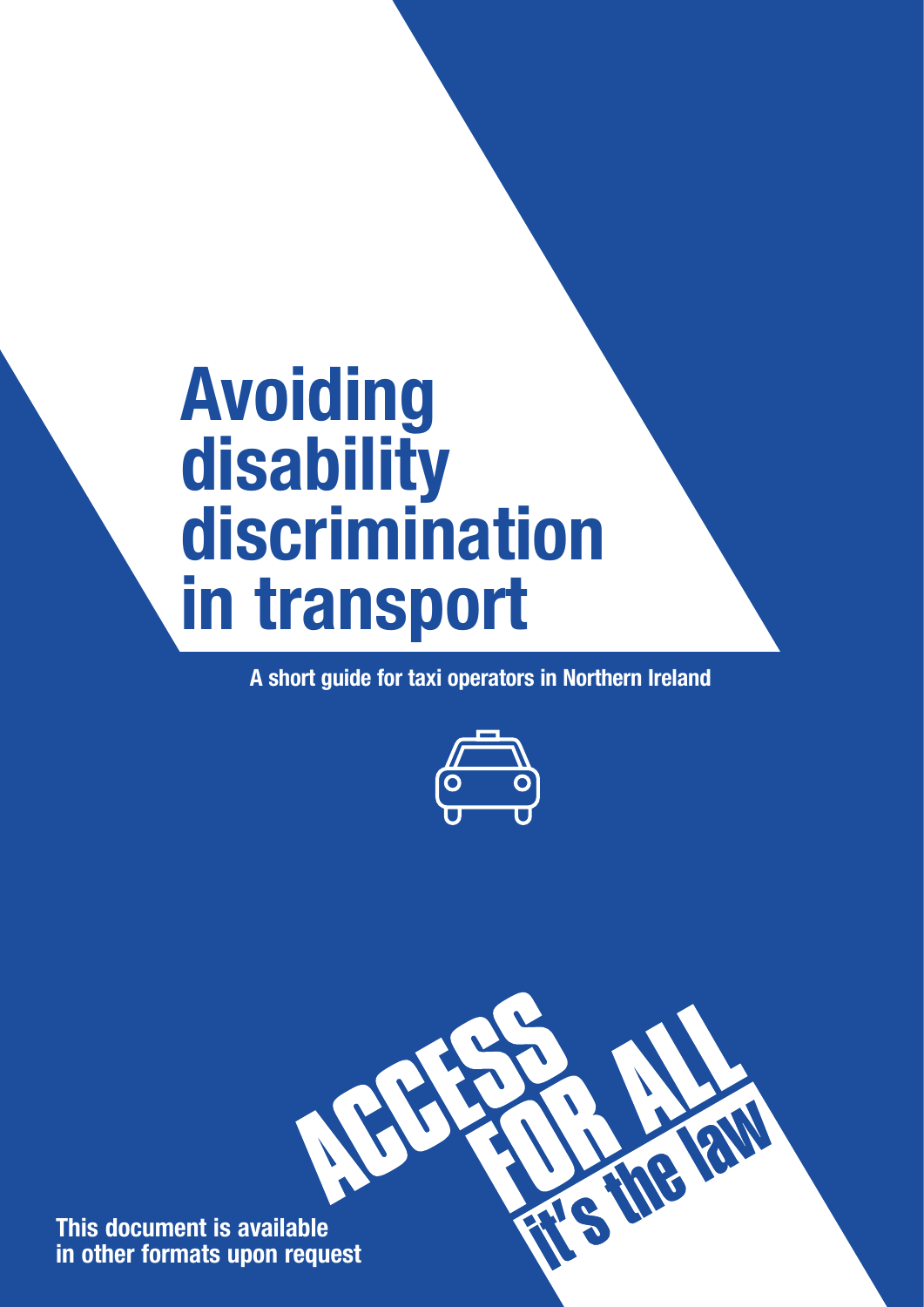# **Avoiding disability discrimination in transport A short guide for taxi operators in Northern Ireland**



| Introduction                                                                                                    | 2              |
|-----------------------------------------------------------------------------------------------------------------|----------------|
| What does the law define as a taxi?                                                                             |                |
| Who is protected?                                                                                               | 3              |
| What is disability discrimination?                                                                              | 4              |
| Less favourable treatment                                                                                       | $\overline{4}$ |
| Reasonable adjustments                                                                                          | 5              |
| When can a transport provider justify less favourable<br>treatment or a failure to make reasonable adjustments? |                |
| What can taxi operators do to avoid discrimination?                                                             | $\overline{7}$ |
| How can we help?                                                                                                | 10             |

The Equality Commission for Northern Ireland is responsible for equality legislation and provides a wide range of services to the public, employers and service providers including information on all aspects of the law. Our contact details are provided at the back of this leaflet.

This publication gives general guidance for transport providers and disabled people and should not be treated as an authoritative statement of the law.

Disability Discrimination Act, as amended by the Disability Discrimination (Transport Vehicles) Regulations (Northern Ireland).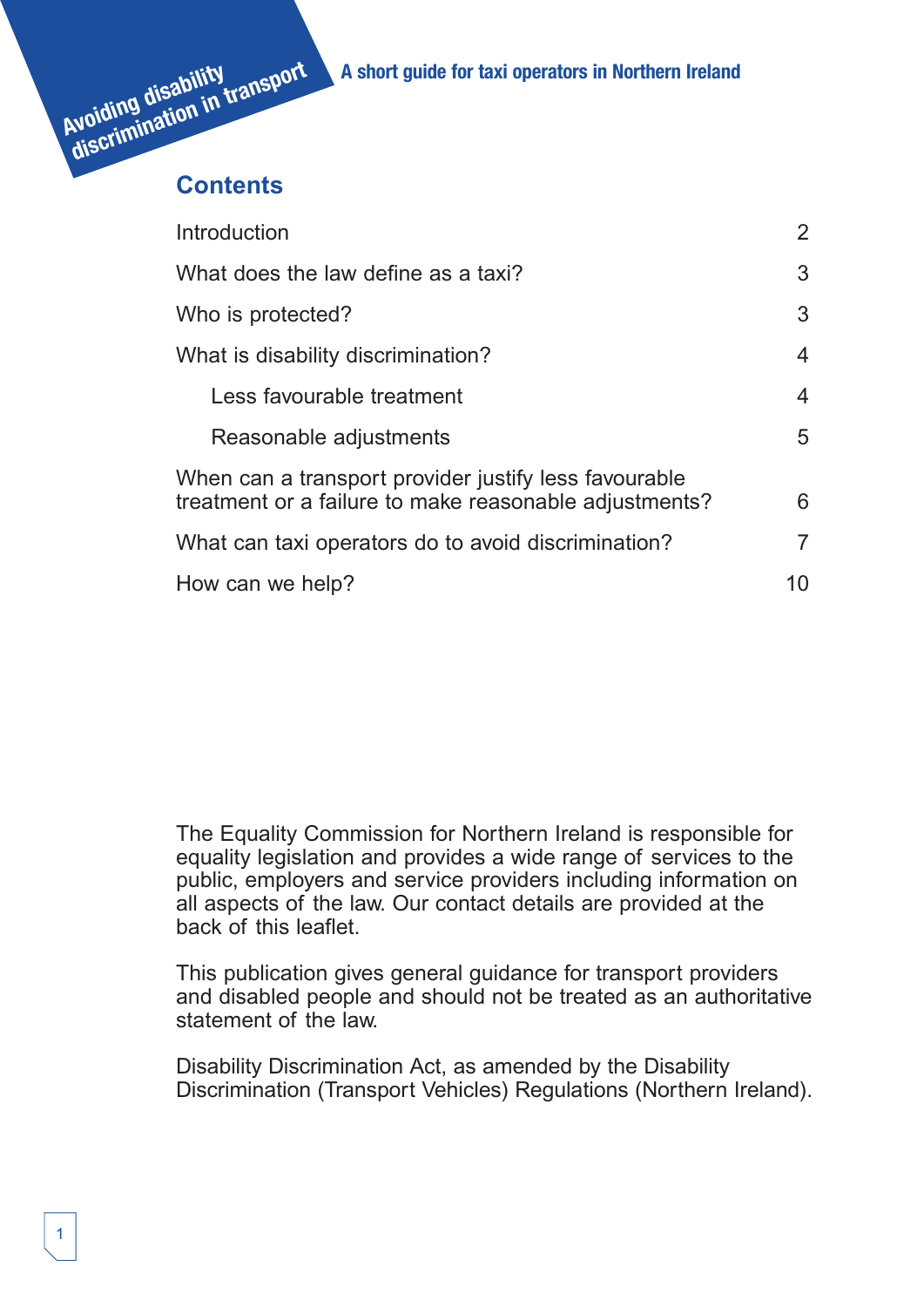

#### **Introduction**

This booklet is aimed at helping taxi operators to ensure that they are complying with their legal obligations under the Disability Discrimination Act, as amended by the Disability Discrimination (Transport Vehicles) Regulations (Northern Ireland) (DDA). However, it is recommended that the operators read the Equality Commission's Code of Practice on the Provision and Use of Transport Vehicles and Code of Practice on Rights of Access, Goods, Facilities, Services and Premises for a full explanation of the legal duties on transport providers.

Disability discrimination legislation makes it unlawful for organisations which provide services to the public to discriminate against disabled people in the way in which they provide or do not provide those services. This includes transport providers.

Taxi operators have duties under disability discrimination law in relation to transport infrastructure such as their buildings and information services.

Whether any less favourable treatment would be unlawful (e.g. like charging disabled people higher fares than non-disabled people) is likely to depend on who is providing the service and on whether there is any lawful justification for it and that will depend on the specific circumstances of each case.

The legislation makes it unlawful for transport providers to refuse or deliberately fail to provide a service to a disabled person. They must also make "reasonable adjustments" to take away or overcome elements in their services which present barriers to disabled people.

This guide does not deal with the general meaning and operation of the provisions in Part 5 of the Act. Part 5 enables Regulations to be made setting access standards for taxis.

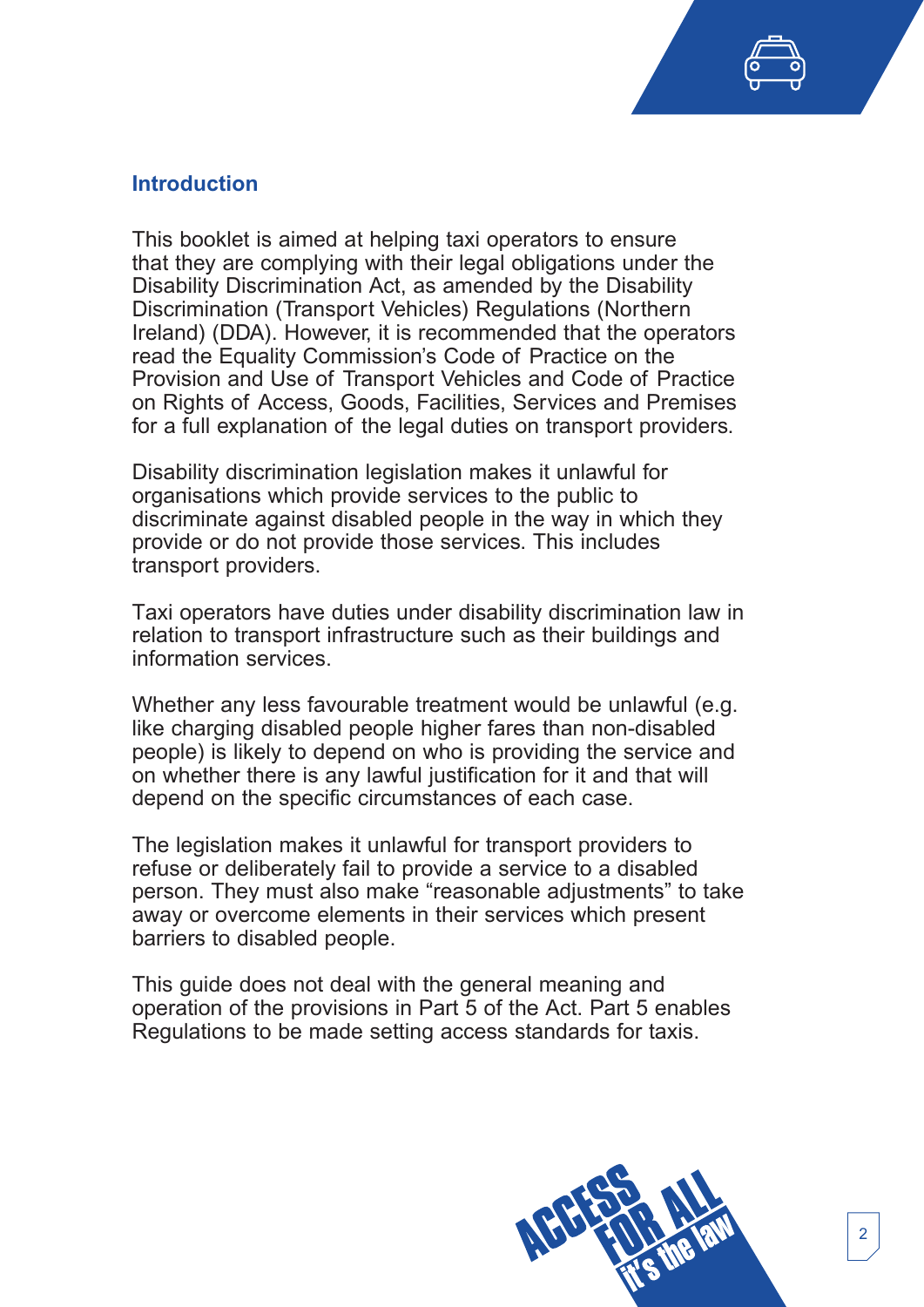**discrimination in transport A short guide for taxi operators in Northern Ireland**

#### **What does the law define as a taxi?**

For the purposes of this guidance the legislation covers taxis which seat not more than eight passengers in addition to the driver. This includes:

- public hire taxis which can stand at ranks, be hailed in the street or be pre-booked;
- private hire vehicles, commonly referred to as private hire taxis, which must be pre-booked; and
- taxi buses.

**Avoiding disability**

#### **Who is protected?**

Any person who meets the definition of disability in the Disability Discrimination Act 1995 is protected by the legislation. That is someone who has a physical or mental impairment that has a substantial and long-term adverse effect on his or her ability to carry out normal day-to-day activities.

Some disabilities may be visible, but others may not be immediately obvious, such as mental ill health or epilepsy and this should be kept in mind by the taxi operator. It is important that taxi operators do not make assumptions about whether or not someone is disabled or the extent of someone's disability.

The following suggestions may help to avoid discrimination:

- Do not assume that because a person's disability cannot be seen, that person is not disabled. Many disabilities are not obvious.
- Do not assume that a person's disability will prevent them from using your service, a simple adjustment may be all that is needed.
- Do not assume that most disabled people use wheelchairs.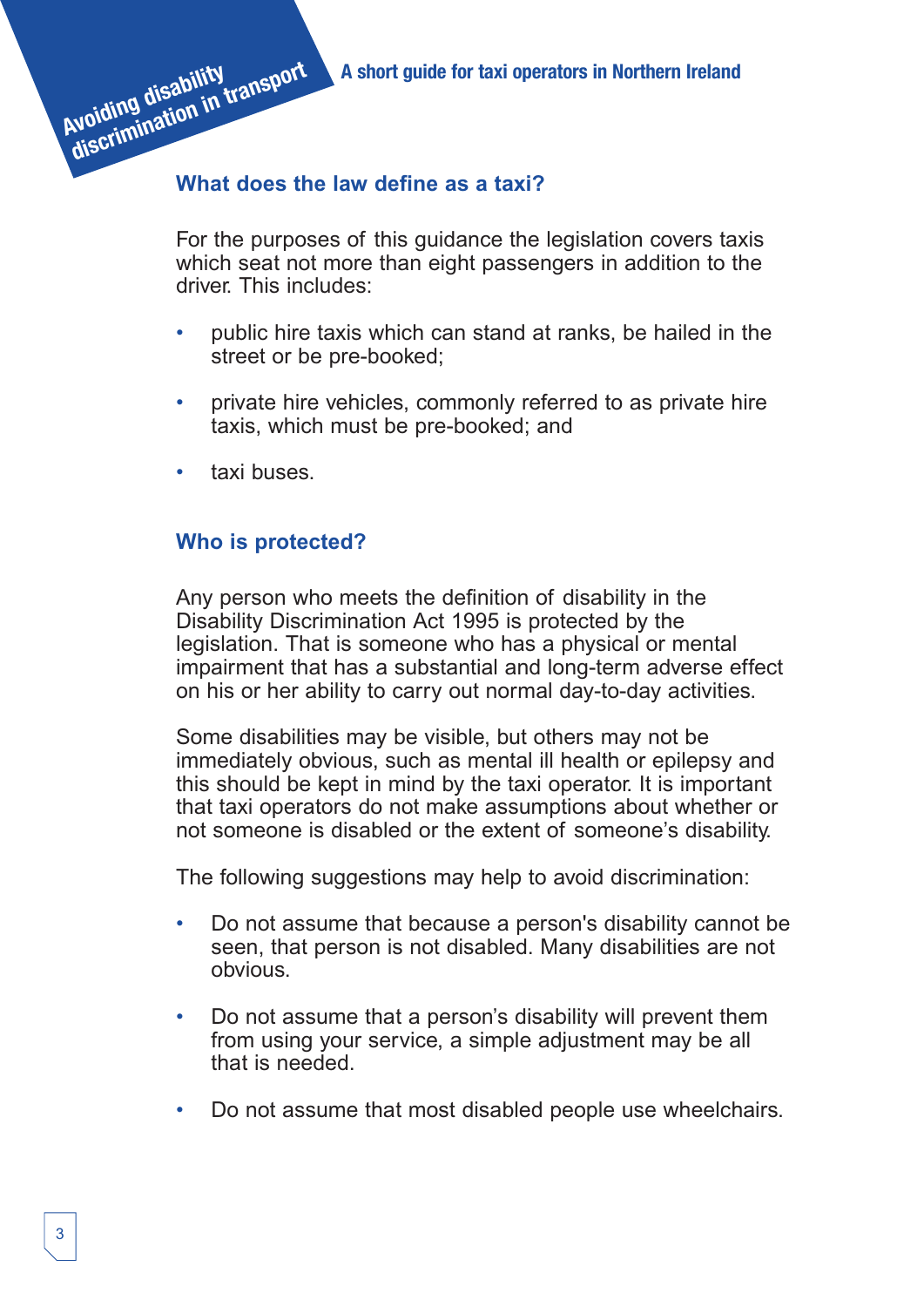- Do not assume that all blind people read Braille or have assistance dogs.
- Do not assume that all deaf people use sign language.

The taxi operator should concentrate on the needs of disabled people and should consider the service they provide and determine how they could make it more accessible for disabled people. This will be different depending on the operator, so for example a large firm with 200 drivers might provide a service allowing people with hearing impairment to book a journey by email while a sole, self employed driver would be unlikely to provide this service.

Taxi operators should ensure that they have a range of equipment available to make their vehicles more accessible for disabled people and they should keep abreast of the full range of equipment that is on the market that may be requested by disabled customers. This could range from something quite small such as a pencil and paper or maps to help communicate with a person with hearing difficulties to a ramp to allow wheelchair users to board a wheelchair accessible taxi.

# **What is disability discrimination?**

# **Less favourable treatment**

Disability discrimination occurs when a transport provider treats a disabled person less favourably because of their disability and cannot show that this treatment is justified. For example:

A taxi driver charges a disabled person more than a non disabled person for the same service. This is likely to be less favourable treatment. However, if the taxi driver charges more for an accessible taxi regardless of whether the person is disabled it is unlikely that this would be less favourable treatment as the operator is charging every customer the same regardless of disability.

Depending on the circumstances it may be possible to justify less favourable treatment, for example, if it is necessary for an accessible taxi to travel a long distance to a disabled person then a charge incorporating the actual cost could be justifiable.

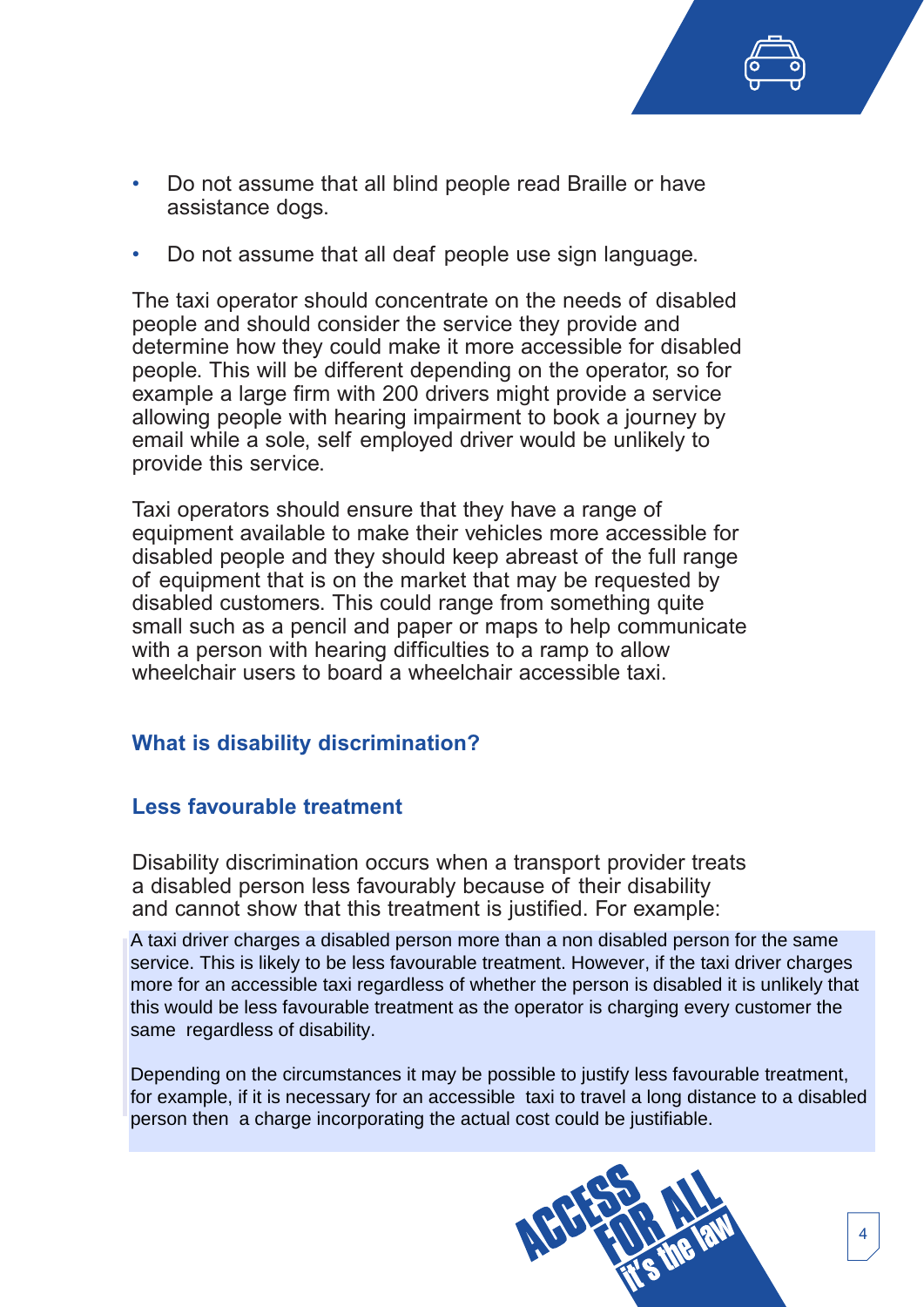#### **Reasonable adjustments**

**Avoiding disability**

**discrimination in transport** 

A transport provider can also discriminate if they fail to make a "reasonable adjustment" to make their services more accessible to a disabled person. Transport providers should not wait until a disabled person wants to use their services before they give consideration to their duty to make reasonable adjustments. Transport providers should be planning continually for the reasonable adjustments they need to make, whether or not they already have disabled customers or passengers. They should anticipate the requirements of disabled people and the adjustments that may have to be made for them.

An operator may have to make a reasonable adjustment in the following ways:

It may change a **policy, procedure or practice**, for example:

A taxi operator has a policy of not allowing animals in any of its vehicles. It waives this policy for a deaf passenger with an assistance dog. This is likely to be a reasonable adjustment. A driver with medical conditions that are aggravated by contact with dogs may apply to the Department of the Environment for an exemption from the duty to carry assistance dogs.

A person with a mobility impairment explains to a taxi driver that they need assistance from the vehicle to the door of their house. The driver tells the disabled passenger that they cannot do this as it is not normal practice. This is likely to be discrimination unless the taxi driver can show that the decision was justified. For example, that the driver also has a mobility difficulty or that the driver would have to leave the car empty at a busy junction which could be a health and safety risk. In such circumstances the driver should make decisions based on the information available to them and should explain the situation to the disabled passenger. They should consider any alternatives, allowing the passenger to phone a neighbour to come and help them to the door for example.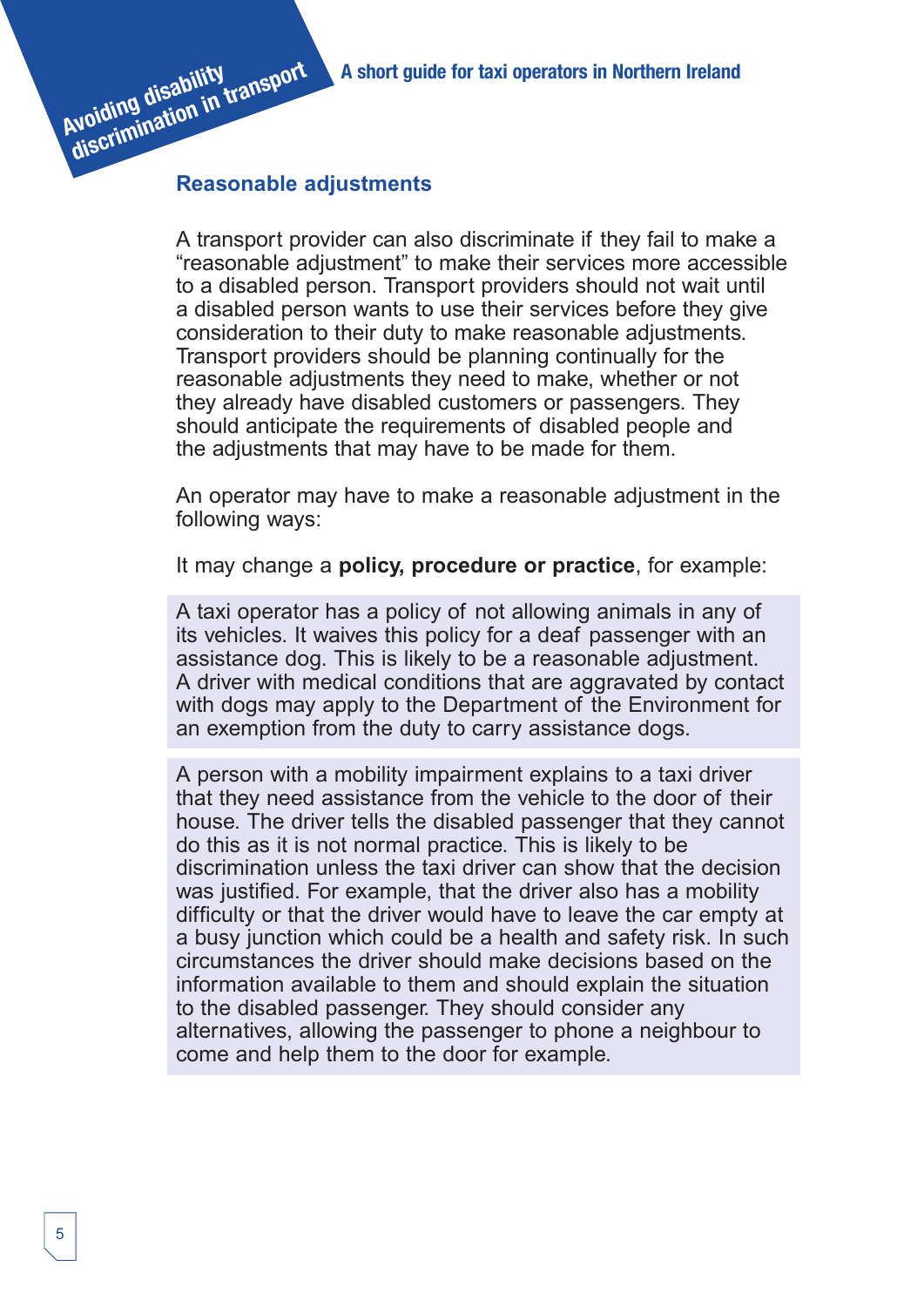

An operator may provide an **auxiliary aid or service** for example:

The driver of a public hire wheelchair accessible taxi in Belfast carries and uses a wheelchair ramp for disabled people to access the taxi. This would be an auxiliary aid.

A taxi driver has maps of the local area onboard for use by hearing impaired passengers so that he can show the passengers where they are going. He also carries a pen and paper to write down any messages for hearing impaired passengers. These would be auxiliary aids and services.

A disabled wheelchair user waits at a taxi rank. A taxi arrives which is accessible to wheelchair users via a portable manual ramp. However, when the driver takes the ramp out of the boot (where it is stored when not required) he discovers that it is damaged and cannot be used. Although the taxi driver has provided an auxiliary aid, his failure to check that the ramp is in working order means that the taxi may be found to have failed to take reasonable steps in all the circumstances.

In January 2009 an English court awarded £4500 to a deaf complainant after a taxi firm failed on three occasions to answer his Typetalk calls. The case was taken under provisions of the DDA applicable in Great Britain which are equivalent to those explained in this guidance<sup>1</sup>.

#### **When can a transport provider justify less favourable treatment or a failure to make reasonable adjustments?**

In limited and specified circumstances, a transport provider can justify less favourable treatment or a failure to make reasonable adjustments. However, this cannot be used as a reason for a general exclusion of disabled people from access to services. They include, for example, health and safety. Please see the Code of Practice for further details.

1. Gordon Waring v DCW Private Hire Cullingworth Taxis, reported by Simpson Millar LLP Solicitors

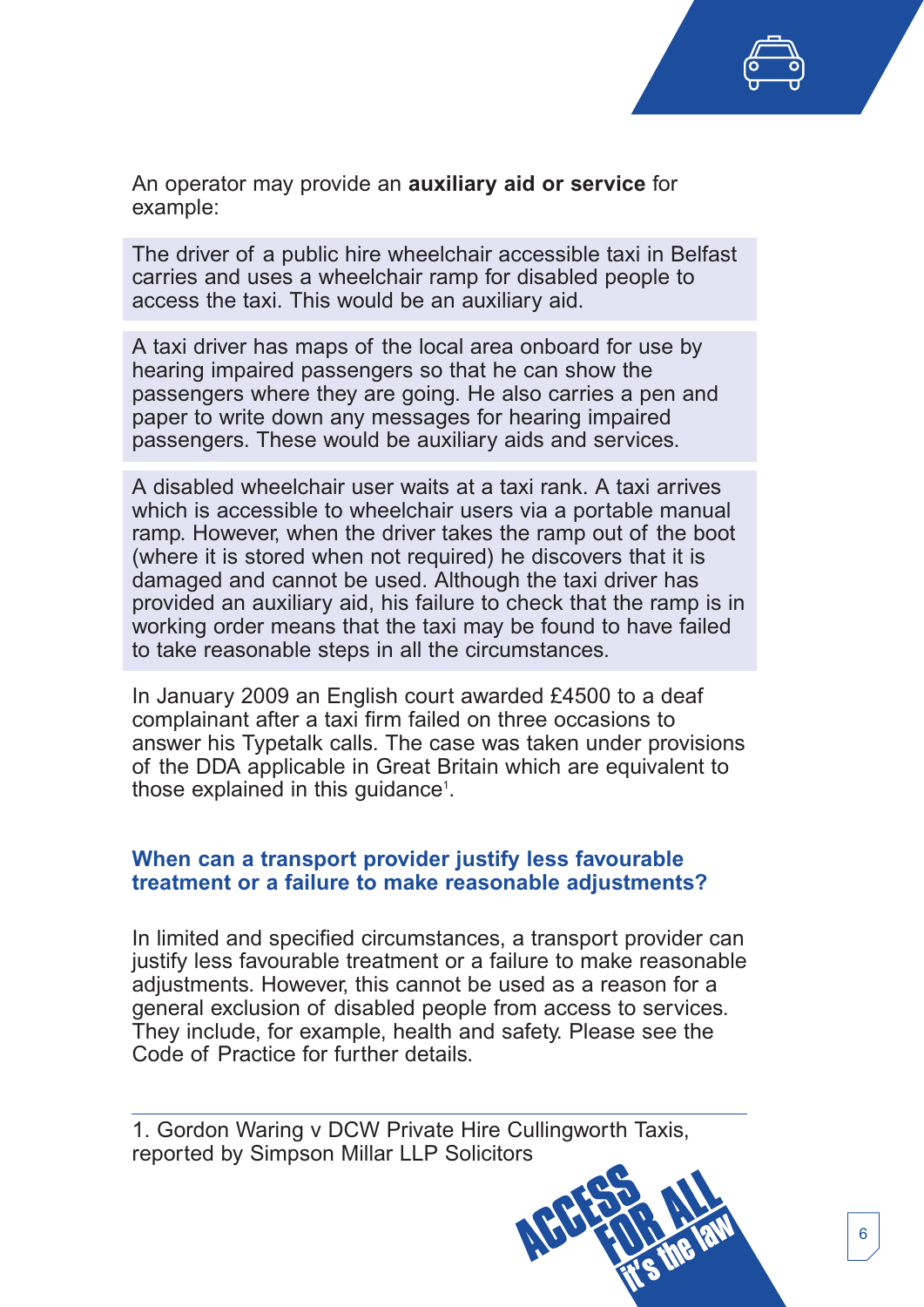**A short guide for taxi operators in Northern Ireland**



Chapter 2 of the Code of Practice on the Provision and Use of Transport Vehicles gives more detail on how an operator can minimise the risk of disability discrimination. This Chapter, as well as the whole Code, should be read in order to minimise the incidence of expensive and time-consuming litigation.

- 1. An operator must **plan** for disabled customers. They should audit all the services and think at every stage about the disabled customer's journey and possible barriers to disabled customers. Then, once barriers have been identified, the operator should look at what they can do to remove the barriers so that they can provide the optimum service to disabled passengers.
- 2. Below are examples that the operator may want to consider. It is not an exhaustive list and operators should think of every aspect of their service and how to make it more accessible.
	- Does the operator have leaflets or other marketing material to advertise their services and if so are these materials in an accessible format?
	- Does the operator allow SMS text or email booking which would make the service more accessible for people with hearing impairment?
	- Does the operator ask on the phone if there would be anyone travelling in the vehicle that might require assistance and if so does the operator consider how they can provide that assistance?
	- Have all staff received training in disability awareness?
- 3. The taxi operator should include a **review** of disability equality each time any of the organisation's services are reviewed or evaluated.

**Avoiding disability**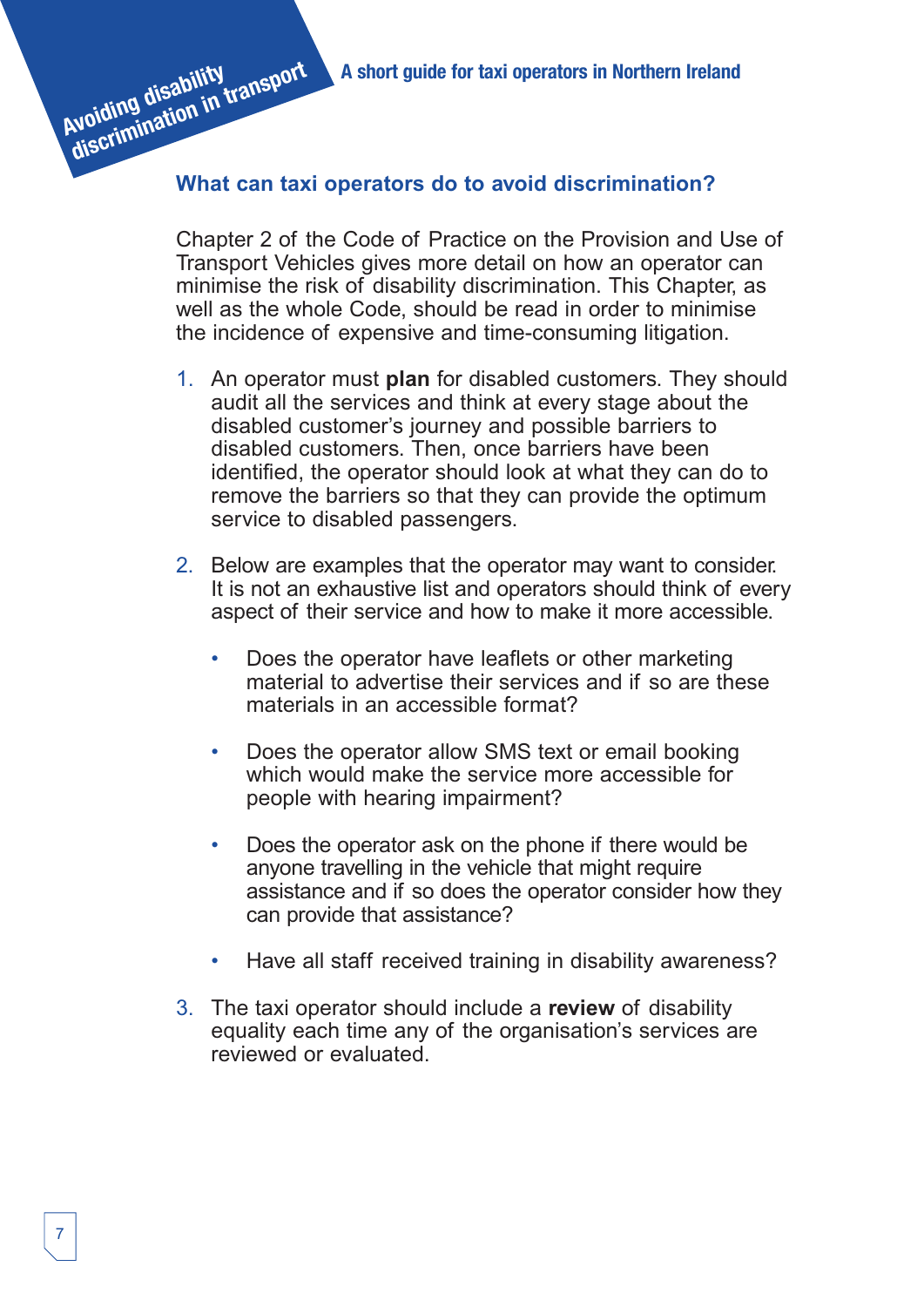- 4. Taxi operators should keep up to date with t**echnological developments** to ensure that they are providing all of the solutions possible to prevent barriers to disabled people using the service.
- 5. Operators should listen to their customers. They should consult disabled customers to see how the services can be made more accessible and **listen** to customer complaints. If complaints are received about disability discrimination or services being difficult to access for disabled people a taxi operator should review these services. The operator should see how services can be changed and consider any reasonable adjustments that can be made.
- 6. The operator should ensure that it has a positive **policy** on the provision of services to ensure inclusion of disabled people and this should be communicated to staff. The operator should make sure that staff are aware of the consequences of potential breaches of this policy and it should address acts of disability discrimination by staff as part of disciplinary rules and procedures.
- 7. The implementation of all equality policies should be **monitored**.
- 8. As the taxi operator is responsible for the actions of its employees and workers in the course of their employment, it is important that it ensures that all employees receive disability awareness and disability equality **training** and are trained to assist disabled passengers. All training should be relevant, up-to-date and provided on a regular basis.
	- Staff members should be given an overview of their obligations to disabled passengers.
	- They should be trained on how to assist disabled people. This should include training on how to assist people who may not be obviously disabled, who may have epilepsy or a heart condition.

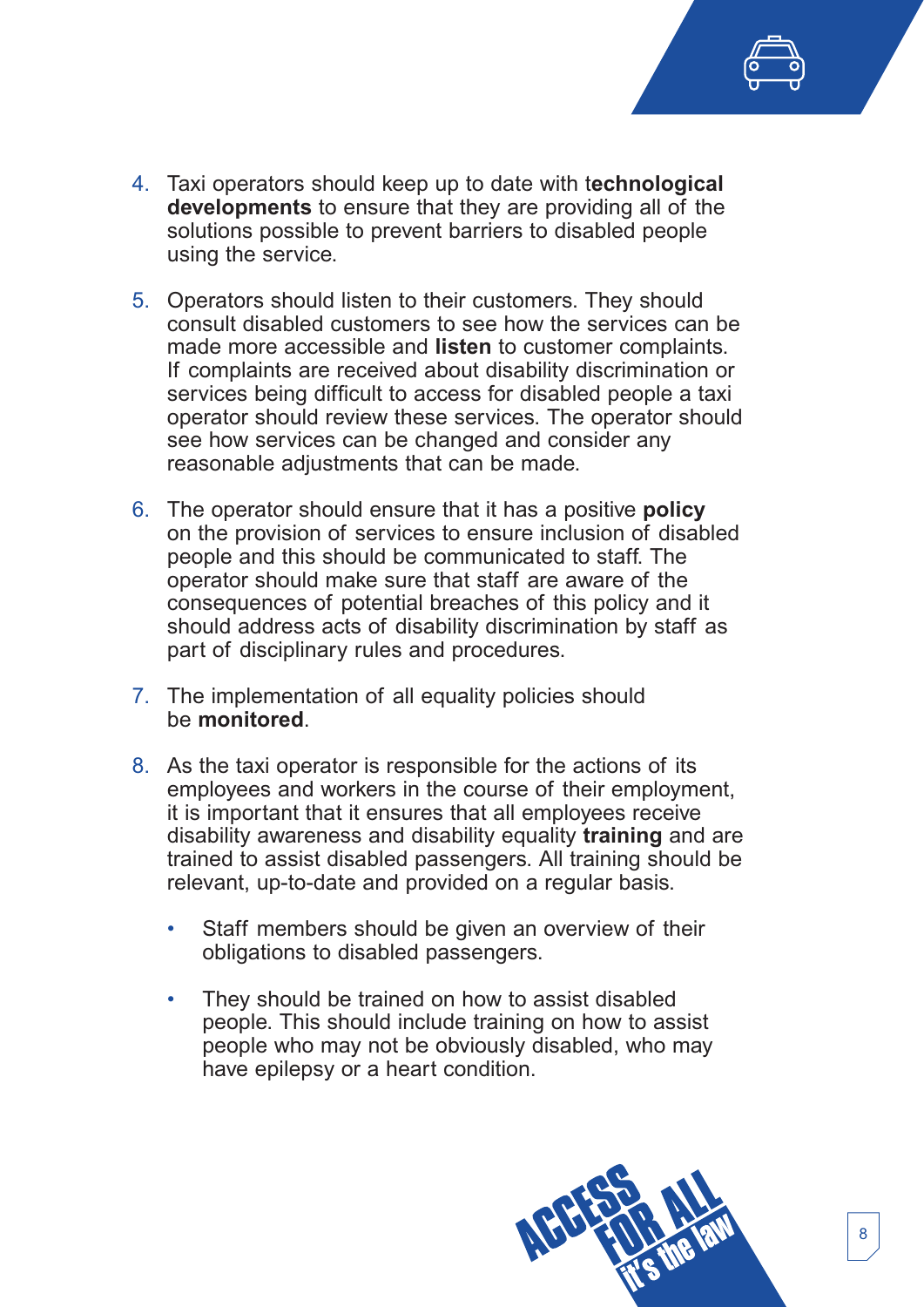- Staff members should be trained not to assume that people need help but to ask if a passenger requires help before giving it. **discrimination in transport** 
	- Staff should be trained in the safe operation of any equipment.
	- Ensure that all staff members know how to communicate with passengers with learning difficulties or speech impairments and passengers with hearing impairments. For example telephone operators should be aware of Typetalk, a service that lets deaf and hard of hearing people use a textphone to communicate. The telephone operator acts as an intermediary between the callers.
	- Instruct staff on what to do in an emergency in terms of disabled passengers.
	- 9. Taxi operators must have a customer complaints procedure which is easy for disabled people to use. It is essential that transport providers deal effectively with all complaints of disability discrimination. Disability discrimination complaints should be dealt with promptly, seriously, sympathetically, confidentially and effectively. By dealing with complaints in this way, transport providers are reinforcing their message that they consider complaints of disability discrimination a serious matter.

**Avoiding disability**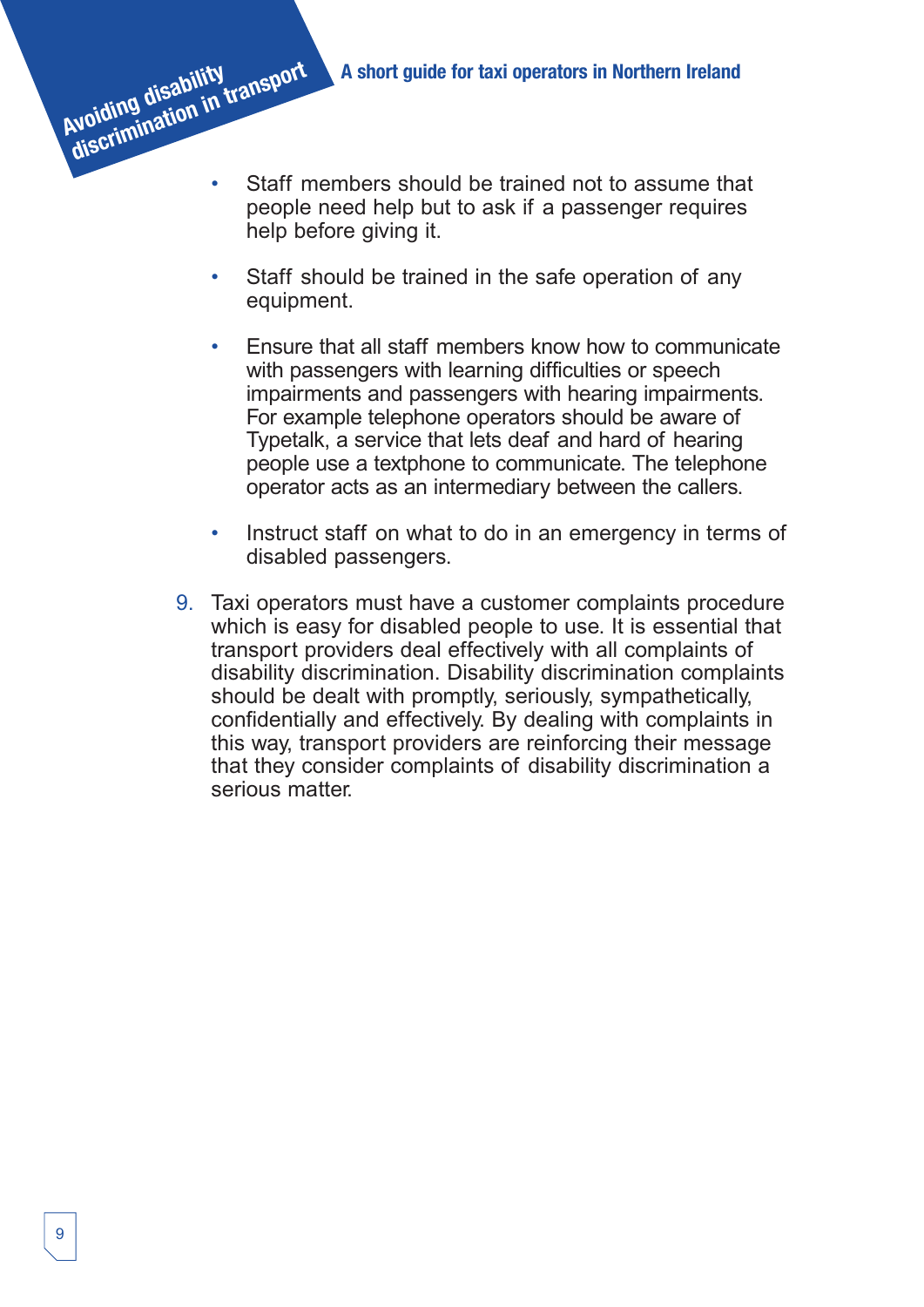

# **How can we help?**

The Equality Commission can provide advice, guidance and training on complying with the legislation. For more information please contact:

# **The Equality Commission for Northern Ireland**

Equality House 7 – 9 Shaftesbury Square Belfast BT2 7DP

| Telephone:      | 028 90 500 600 (reception) |
|-----------------|----------------------------|
| Email:          | information@equalityni.org |
| <b>Website:</b> | www.equalityni.org         |